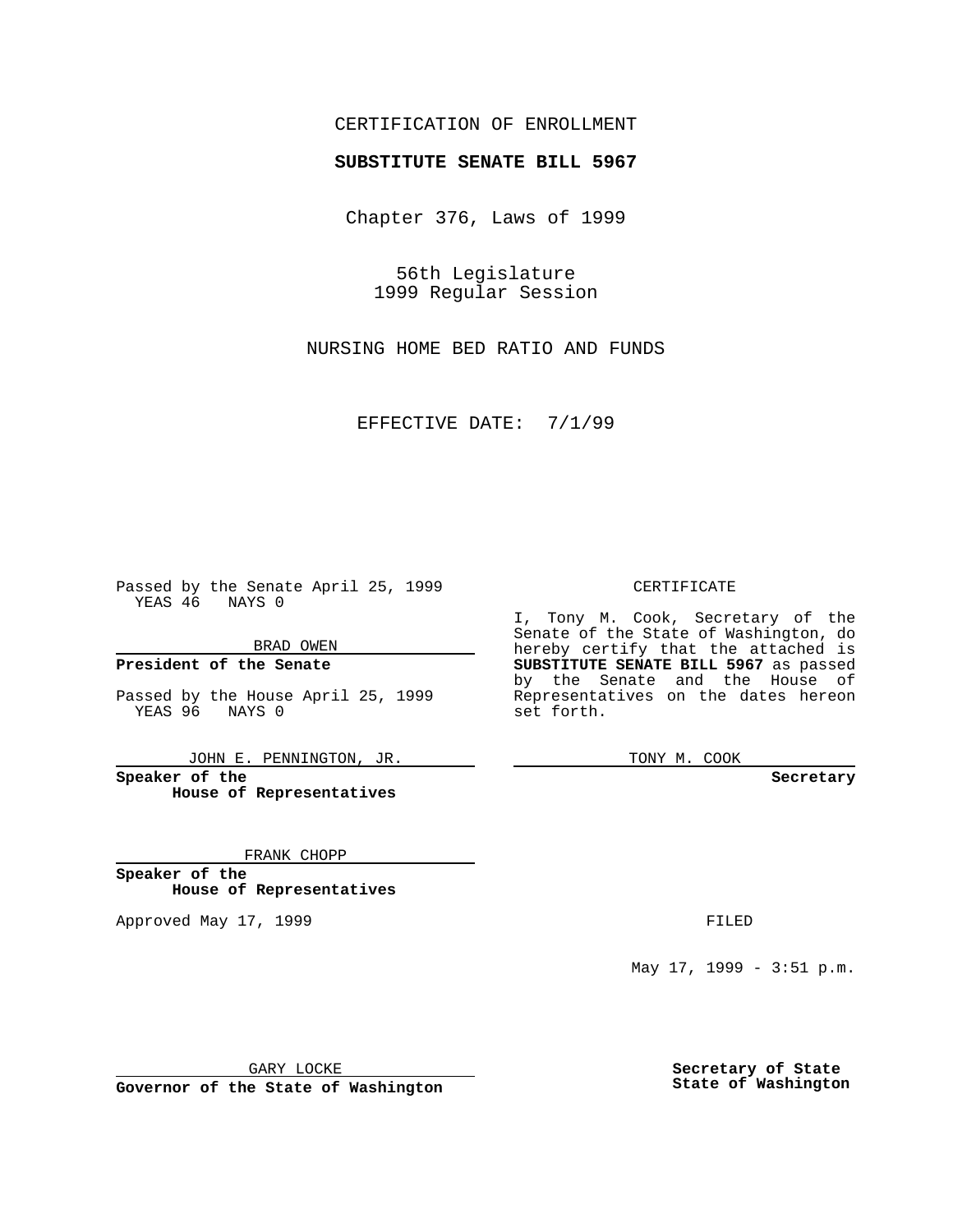## **SUBSTITUTE SENATE BILL 5967** \_\_\_\_\_\_\_\_\_\_\_\_\_\_\_\_\_\_\_\_\_\_\_\_\_\_\_\_\_\_\_\_\_\_\_\_\_\_\_\_\_\_\_\_\_\_\_

\_\_\_\_\_\_\_\_\_\_\_\_\_\_\_\_\_\_\_\_\_\_\_\_\_\_\_\_\_\_\_\_\_\_\_\_\_\_\_\_\_\_\_\_\_\_\_

#### AS AMENDED BY THE HOUSE

Passed Legislature - 1999 Regular Session

#### **State of Washington 56th Legislature 1999 Regular Session**

**By** Senate Committee on Ways & Means (originally sponsored by Senators Loveland and Rasmussen)

Read first time 04/21/1999.

 AN ACT Relating to human services; modifying the nursing home certificate of need bed ratio; amending 1999 c ... (ESSB 5180) s 207 (uncodified); adding new sections to chapter 70.38 RCW; creating a new section; making an appropriation; providing an effective date; providing an expiration date; providing a contingent expiration date; and declaring an emergency.

BE IT ENACTED BY THE LEGISLATURE OF THE STATE OF WASHINGTON:

 NEW SECTION. **Sec. 1.** A new section is added to chapter 70.38 RCW to read as follows:

 (1) In determining the need for nursing home beds on a state-wide basis and a planning area specific basis, the department shall calculate the need for nursing home beds based on the bed-to-population ratio of forty beds per one thousand persons age sixty-five and older. The department shall find no need for additional nursing home beds if the state is at or above the state-wide estimated bed need, unless the department finds that additional beds are needed in order to be located reasonably close to the people they serve, and the department explains such approval in writing.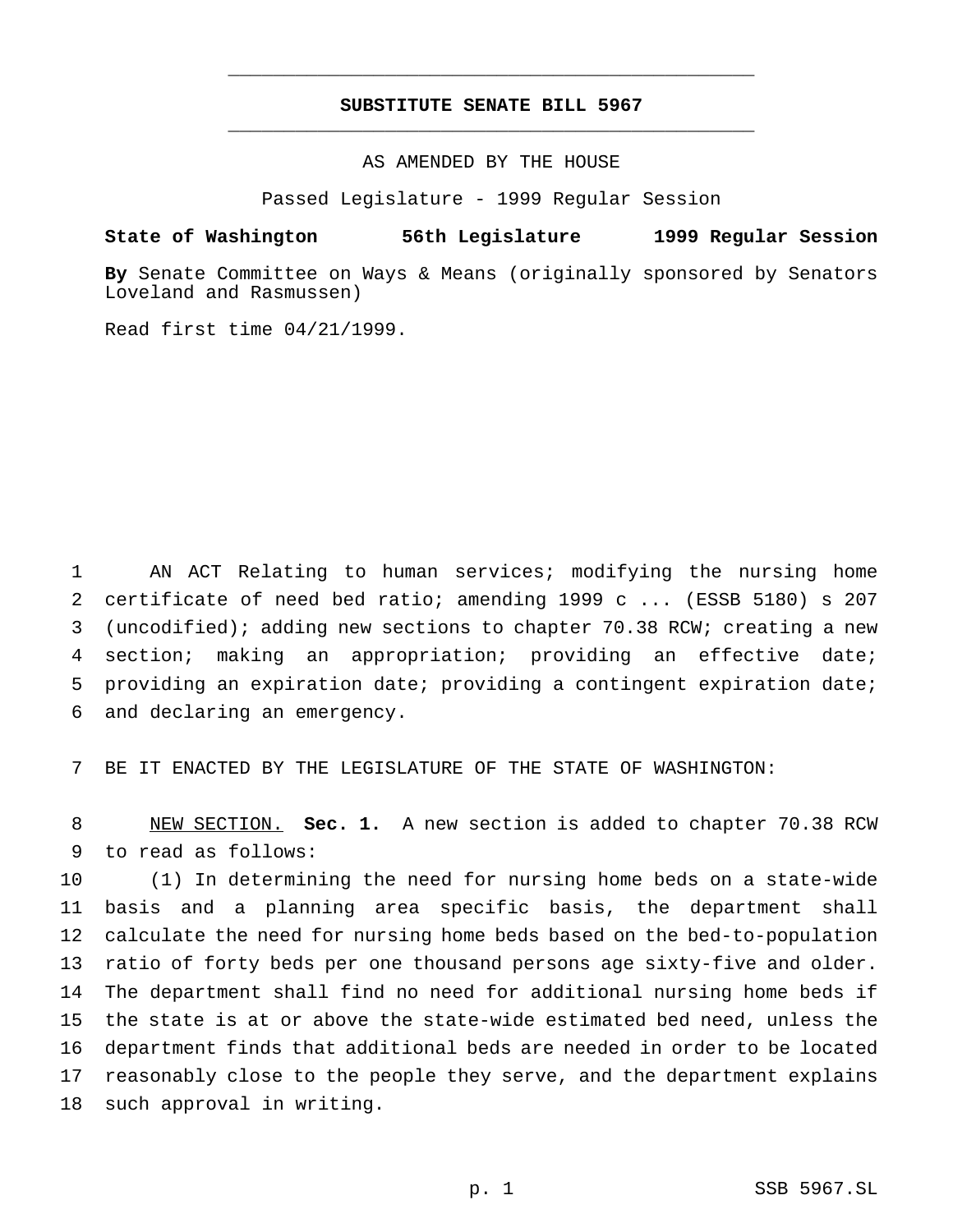(2) The department may put under review and subsequently approve or deny an application that proposes to redistribute nursing home bed capacity to a planning area that has a bed-to-population ratio that is under the established ratio.

 (3) The department may put under review and subsequently approve or deny an application that proposes to add beds in a planning area that has a bed-to-population ratio that is under the established ratio using beds banked under the provisions of RCW 70.38.115(13).

 (4) The department may not consider applications that would redistribute existing nursing home capacity within a planning area that is above the established bed-to-population ratio.

(5) This section expires June 30, 2004.

 NEW SECTION. **Sec. 2.** A new section is added to chapter 70.38 RCW to read as follows:

 (1) The need for projects identified in section 1 of this act shall be determined using the individual planning area's estimated nursing home bed need ratio and includes but is not limited to the following criteria:

 (a) The current capacity of nursing homes and other long-term care services;

 (b) The occupancy rates of nursing homes and other long-term care services over the previous two-year period; and

 (c) The ability of the other long-term care services to serve all people regardless of payor source.

 (2) For the purposes of this section, nursing home beds include long-term care units or distinct part long-term care units located in a hospital that is licensed under chapter 70.41 RCW.

 **Sec. 3.** 1999 c ... (ESSB 5180) s 207 (uncodified) is amended to read as follows: **FOR THE DEPARTMENT OF SOCIAL AND HEALTH SERVICES--AGING AND ADULT SERVICES PROGRAM** 32 General Fund--State Appropriation (FY 2000)...\$ ((451,758,000)) 452,044,000 34 General Fund--State Appropriation (FY 2001) . . . \$ ((476,187,000)) 476,761,000 36 General Fund--Federal Appropriation . . . . . . \$  $((1,000,701,000))$ 37 1,001,629,000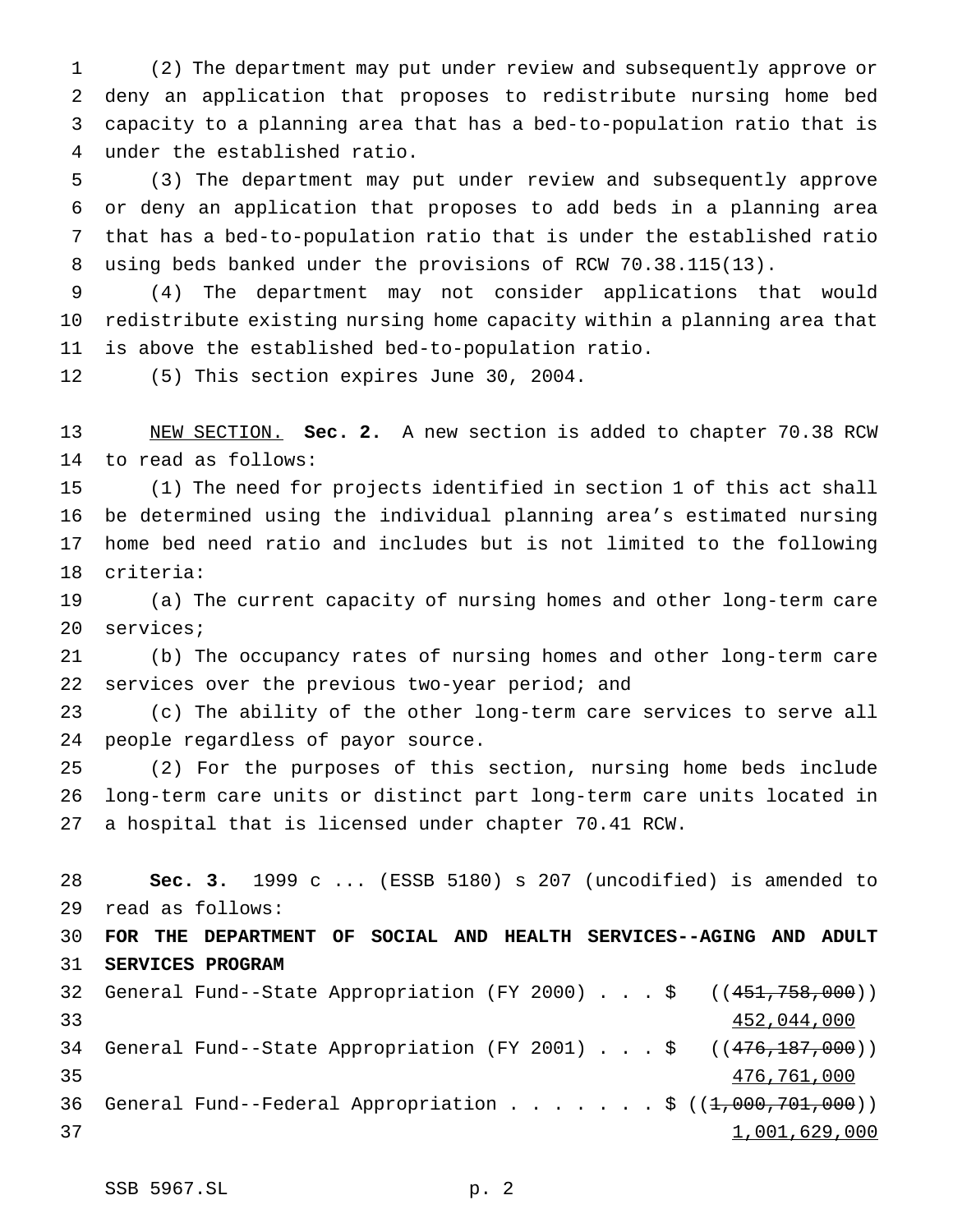|               | 1 General Fund--Private/Local Appropriation \$    |  | 4,274,000     |
|---------------|---------------------------------------------------|--|---------------|
|               | 2 Health Services Account--State Appropriation \$ |  | 2,104,000     |
| $\mathcal{R}$ | TOTAL APPROPRIATION \$ $((1, 935, 024, 000))$     |  |               |
| -4            |                                                   |  | 1,936,812,000 |

 The appropriations in this section are subject to the following conditions and limitations:

 (1) The entire health services account appropriation, \$2,118,000 of the general fund--federal appropriation, \$923,000 of the general fund-- state appropriation for fiscal year 2000, and \$958,000 of the general fund--state appropriation for fiscal year 2001 are provided solely for health care benefits for home care workers who are employed through state contracts for at least twenty hours per week. Premium payments for individual provider home care workers shall be made only to the subsidized basic health plan. Home care agencies may obtain coverage either through the basic health plan or through an alternative plan with substantially equivalent benefits.

 (2) \$1,640,000 of the general fund--state appropriation for fiscal year 2000 and \$1,640,000 of the general fund--state appropriation for fiscal year 2001, plus the associated vendor rate increase for each year, are provided solely for operation of the volunteer chore services program.

 (3) For purposes of implementing Engrossed Second Substitute House Bill No. 1484 (nursing home payment rates), the weighted average nursing facility payment rate for fiscal year 2000 shall be no more than \$10.36 for the capital portion of the rate and no more than \$108.20 for the noncapital portion of the rate. For fiscal year 27 ((2000)) 2001, the weighted average nursing facility payment rate shall be no more than \$10.57 for the capital portion of the rate and no more than \$110.91 for the noncapital portion of the rate. These rates include vendor rate increases, but exclude nurse's aide training.

 (4) ((If Engrossed Second Substitute House Bill No. 1484 is not enacted by June 30, 1999, for purposes of implementing chapter 322, 33 Laws of 1998 (nursing home payment rates), the weighted average nursing home payment rate shall be no more than \$118.39 for fiscal year 2000 and no more than \$120.36 for fiscal year 2001, including vendor rate increases but excluding nurse's aide training. The appropriations in this section include \$69,173,000 for fiscal year 2000 and \$68,123,000 for fiscal year 2001 for the department of social and health services 39 to include a property component, a financing allowance component, and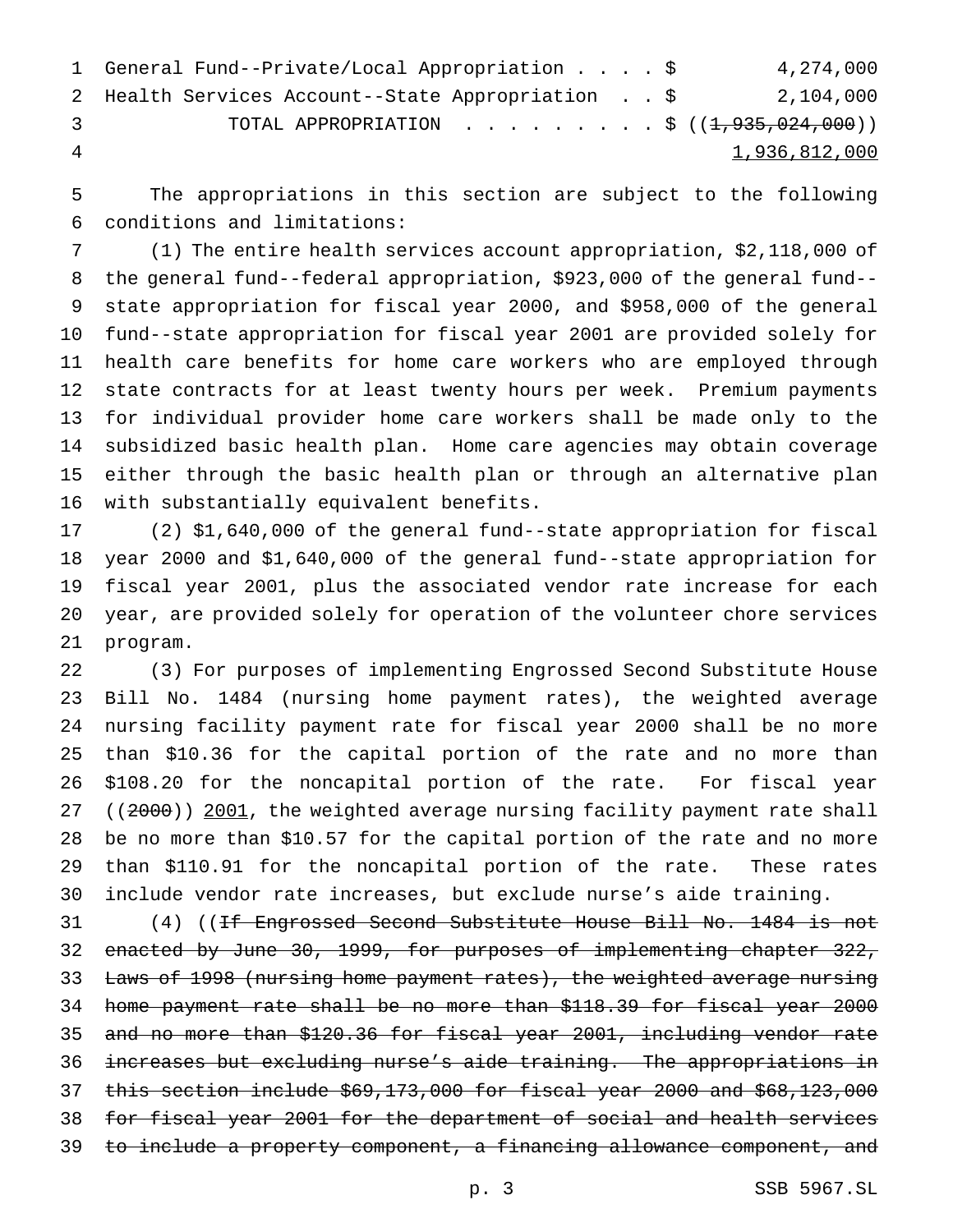1 a variable return component in the rate it pays to nursing facilities. 2 By July 1, 1999, the department shall adopt rules on an emergency basis 3 pursuant to RCW 34.05.350 under which each nursing facility contractor 4 shall continue to be paid the property, the financing allowance, and 5 the variable return rate which it was paid on June 30, 1999. Each 6 nursing facility contractor's June 30, 1999, variable return rate 7 shall be increased by 1 percent effective July 1, 1999. Each nursing 8 facility contractor's June 30, 2000 variable return rate shall be 9 increased by 1 percent effective July 1, 2000. With respect to a 10 nursing facility which enters the medicaid program for the first time 11 on or after July 1, 1999, the department shall pay the lesser of (a) 12 the property, the financing allowance, and the variable return rate for 13 which the facility would qualify under chapter 388-96 WAC; or (b) the 14 state-wide average rate for each of those rate components, weighted by 15 medicaid patient days. With respect to a nursing facility which makes 16 a capitalized addition or replacement which requires a certificate of 17 need and which is approved by the department of health on or after July 18 1, 1999, the department shall pay the lesser of (a) the property, the 19 financing allowance, and the variable return rate for which the 20 facility would qualify under chapter 388-96 WAC; or (b) the state-wide 21 average rate for each of those rate components, weighted by medicaid 22 patient days.)) In addition to the rates set forth in subsection (3), 23 \$286,000 of the general fund--state appropriation for fiscal year 2000, 24 \$574,000 of the general fund--state appropriation for fiscal year 2001, 25 and \$928,000 of the general fund--federal appropriation are provided 26 solely for supplemental rate adjustments for certain nursing 27 facilities. In accordance with RCW 74.46.431, the department shall use 28 these funds to apply an additional economic trends and conditions 29 adjustment factor to the rate of any facility whose total rate 30 allocation would otherwise be less than its April 1, 1999, total rate, 31 adjusted for case-mix changes. This supplemental adjustment factor 32 shall be the percentage by which the facility's April 1, 1999, rate 33 would otherwise exceed the rate calculated in accordance with chapter 34 74.46 RCW and sub-section (3) of this section, except that (a) no 35 adjustment shall be provided for any amounts by which a facility's rate 36 is lower due to a reduction in its facility-average medicaid case-mix 37 score; and (b) the adjustment factor shall be reduced proportionately 38 for all facilities by the percentage by which total supplemental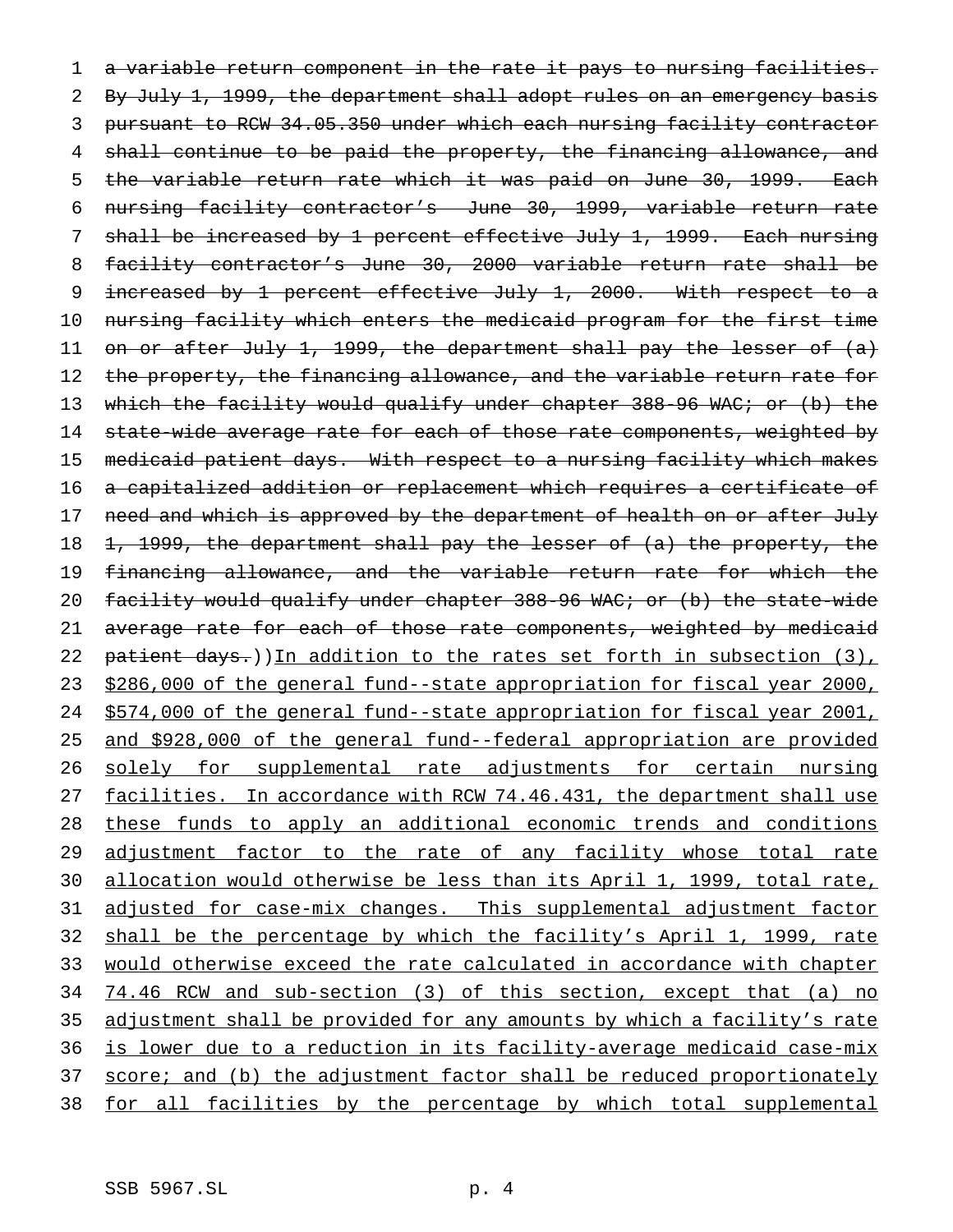payments would otherwise exceed the funds provided for such payments in

this sub-section.

 (5) \$50,000 of the general fund--state appropriation for fiscal year 2000 and \$50,000 of the general fund--state appropriation for fiscal year 2001 are provided solely for payments to any nursing facility licensed under chapter 18.51 RCW which meets all of the following criteria: (a) The nursing home entered into an arm's length agreement for a facility lease prior to January 1, 1980; (b) the lessee purchased the leased nursing home after January 1, 1980; and (c) the lessor defaulted on its loan or mortgage for the assets of the home after January 1, 1991, and prior to January 1, 1992. Payments provided pursuant to this subsection shall not be subject to the settlement, audit, or rate-setting requirements contained in chapter 74.46 RCW.

 (6) \$6,264,000 of the general fund--state appropriation for fiscal year 2000, \$13,860,000 of the general fund--state appropriation for fiscal year 2001, and \$21,795,000 of the general fund--federal appropriation are provided solely to increase compensation for individual and for agency home care providers. Payments to individual home care providers are to be increased from \$6.18 per hour to \$6.68 per hour on July 1, 1999, and to \$7.18 per hour on July 1, 2000. Payments to agency providers are to increase to \$11.97 per hour on July 1, 1999, and to \$12.62 per hour on July 1, 2000. All but 14 cents per hour of the July 1, 1999, increase to agency providers, and all but 15 cents per hour of the additional July 1, 2000, increase is to be used to increase wages for direct care workers. The appropriations in this subsection also include the funds needed for the employer share of unemployment and social security taxes on the amount of the increase. (7) \$200,000 of the general fund--state appropriation for fiscal

 year 2000, \$80,000 of the general fund--state appropriation for fiscal year 2001, and \$280,000 of the general fund--federal appropriation are provided solely for enhancement and integration of existing management information systems to (a) provide data at the local office level on service utilization, costs, and recipient characteristics; and (b) reduce the staff time devoted to data entry.

 (8) The department of social and health services shall provide access and choice to consumers of adult day health services for the purposes of nursing services, physical therapy, occupational therapy, and psychosocial therapy. Adult day health services shall not be considered a duplication of services for persons receiving care in